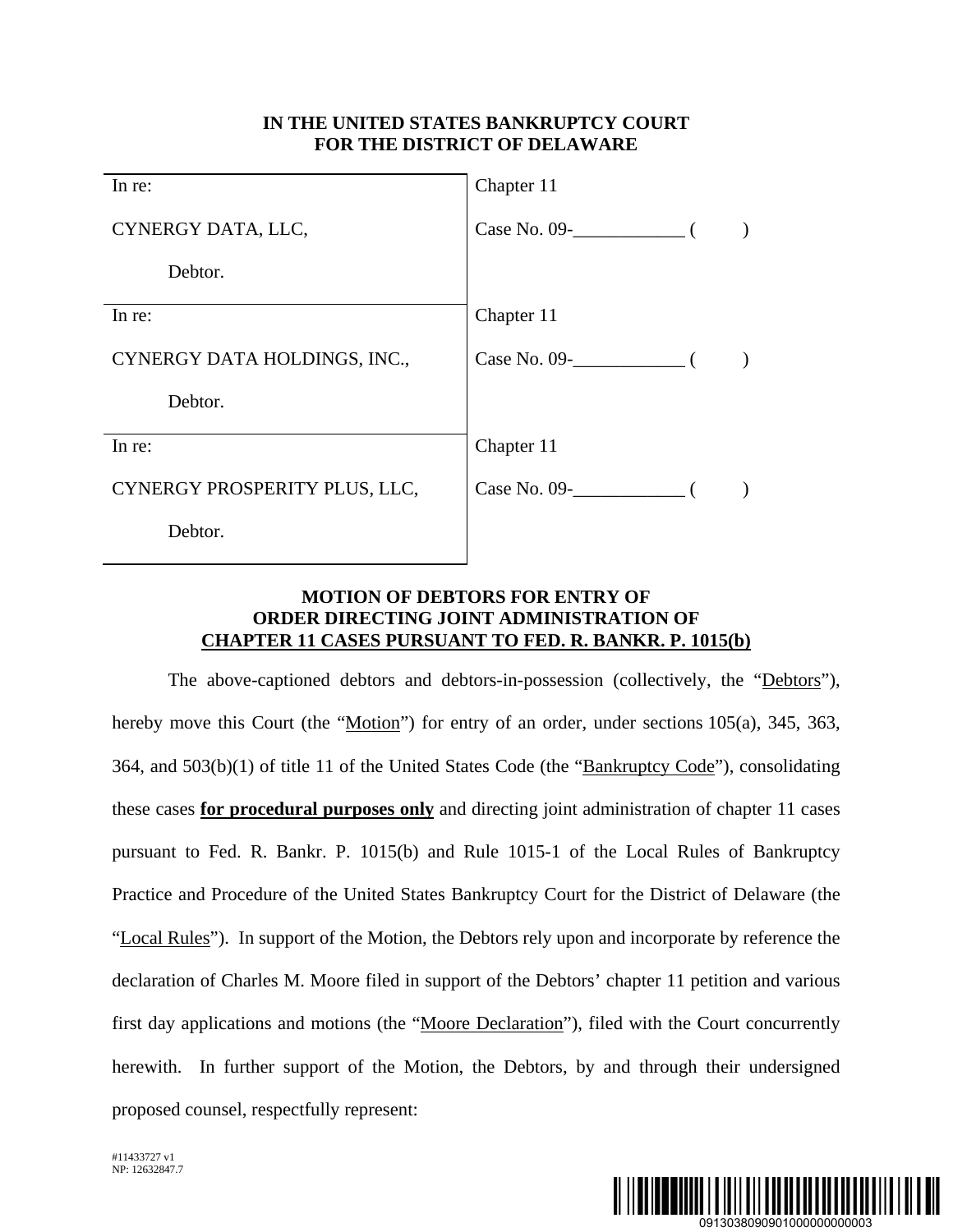#### **JURISDICTION**

1. This Court has jurisdiction to consider this matter pursuant to 28 U.S.C. §§ 157 and 1334. This is a core proceeding pursuant to 28 U.S.C. § 157(b). Venue is proper before this Court pursuant to 28 U.S.C. §§ 1408 and 1409.

#### **BACKGROUND**

2. On the date hereof (the "Petition Date"), each of the Debtors commenced a voluntary case under chapter 11 of title 11, United States Code (the "Bankruptcy Code") in this Court. The Debtors are authorized to continue to operate their businesses and manage their properties as debtors-in-possession pursuant to sections  $1107(a)$  and  $1108$  of the Bankruptcy Code.

3. No trustee, examiner, or statutory creditors' committee has been appointed in these chapter 11 cases.

4. Pursuant to this motion, the Debtors request joint administration of the chapter 11 cases pursuant to Rule 1015(b) of the Federal Rules of Bankruptcy Procedure (the "Bankruptcy Rules").

#### **RELIEF REQUESTED**

5. As stated by this Motion, the Debtors seek entry of an order directing joint administration of these cases for procedural purposes only pursuant to Bankruptcy Rule 1015(b).

6. Bankruptcy Rule 1015(b) provides, in relevant part, that if "two or more petitions are pending in the same court by or against . . . a debtor and an affiliate, the court may order a joint administration of the estates." Fed. R. Bankr. P. 1015(b). The Debtors are "affiliates" as that term is defined in section 101(2) of the Bankruptcy Code. Accordingly, this Court is authorized to grant the requested relief.

-2-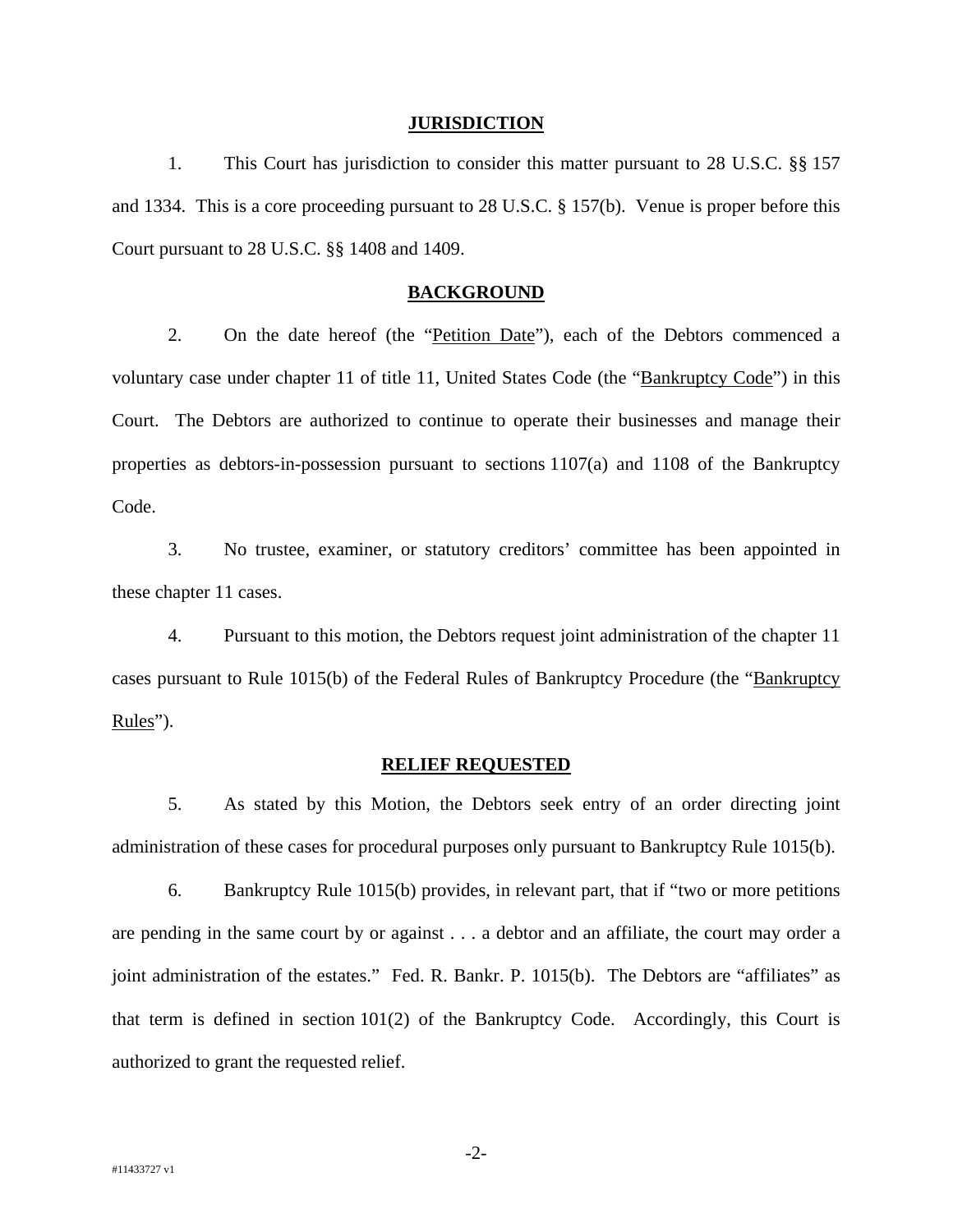7. On the date hereof, the Debtors commenced the above-captioned chapter 11 cases by filing the appropriate petitions with this Court. Given the provisions of the Bankruptcy Code and the Debtors' affiliation, joint administration of these cases is warranted. Joint administration will avoid the preparation, replication, service, and filing, as applicable, of duplicative notices, applications, and orders, thereby saving the Debtors considerable expense and resources. The relief requested will not adversely affect creditors' rights, as this Motion requests only the administrative, not substantive, consolidation of the estates. In fact, the reduced costs that will result from the joint administration of these cases will inure to the benefit of all creditors. The relief requested also will relieve the Court of the burden of entering duplicative orders and maintaining duplicative files, as well as simplify supervision of the administrative aspects of these chapter 11 cases by the Office of the United States Trustee. Moreover, each creditor may still file its claim against a particular estate.

8. Accordingly, the Debtors respectfully request that the Court modify the captions of their cases to reflect their joint administration, as follows: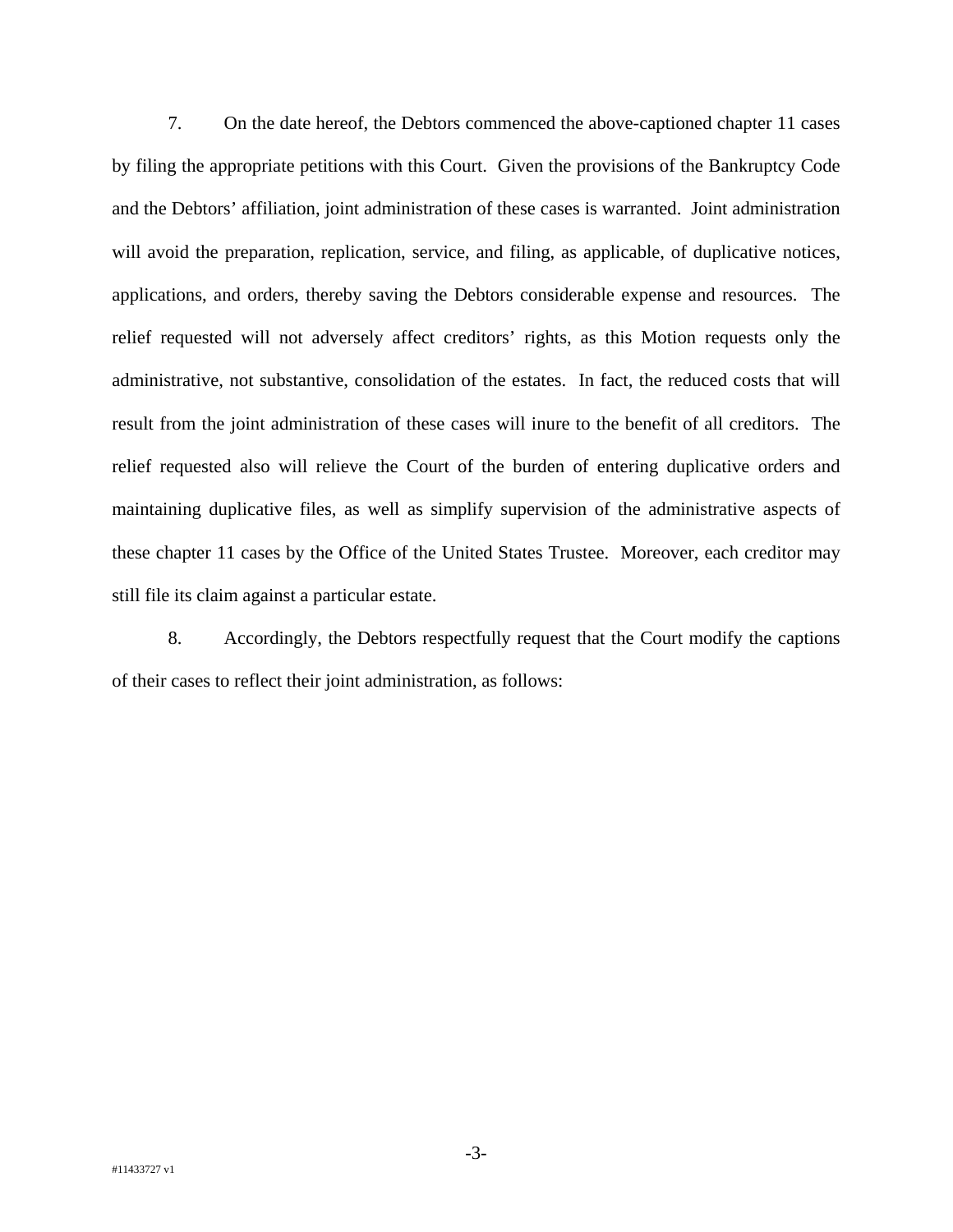### **IN THE UNITED STATES BANKRUPTCY COURT FOR THE DISTRICT OF DELAWARE**

In re:

CYNERGY DATA, LLC, *et al.*, 1

Debtors.

Chapter 11

 $Case No. 09 -$  ( )

Jointly Administered

9. The Debtors seek the Court's direction that in each of the Debtors' cases, a notation substantially similar to the following notation be entered on the docket maintained by the Clerk of the Court to reflect the joint administration of these cases:

An Order has been entered in this case directing the procedural consolidation and joint administration of the chapter 11 cases of Cynergy Data, LLC, Case No. \_\_\_\_\_\_\_\_\_, Cynergy Data Holdings, Inc., Case No. \_\_\_\_\_\_\_\_\_\_\_\_ and Cynergy Prosperity Plus, LLC, Case No. \_\_\_\_\_\_\_\_\_\_\_\_. The docket in Case No. 09-\_\_\_\_ (\_\_) should be consulted for all matters affecting this case.

10. In view of the benefits attendant to the joint administration of these cases and the absence of harm to any party in interest, the Debtors submit that the relief requested is appropriate and should be granted in all respects.

# **NOTICE**

11. The Debtors have provided notice of this Motion by facsimile, electronic transmission, overnight delivery, or hand delivery to: (a) the United States Trustee for the District of Delaware; (b) the Debtors' twenty-five (25) largest unsecured creditors on a consolidated basis; (c) counsel to Comerica Bank; (d) counsel to Wells Fargo Foothill LLC; (e) counsel to Dymas Funding Company LLC; (f) counsel to Ableco Finance LLC; (g) counsel to A3 Funding LP; (h) counsel to Garrison Credit Investments; (i) counsel to Harris, N.A; and (j) all

 $\frac{1}{1}$  The Debtors are the following entities (with the last four digits of their federal tax identification numbers in parentheses): Cynergy Data, LLC (8677); Cynergy Data Holdings, Inc. (8208); Cynergy Prosperity Plus, LLC (4265). The mailing address for the Debtors is 30-30 47th Avenue, 9th Floor, Long Island City, New York 11101.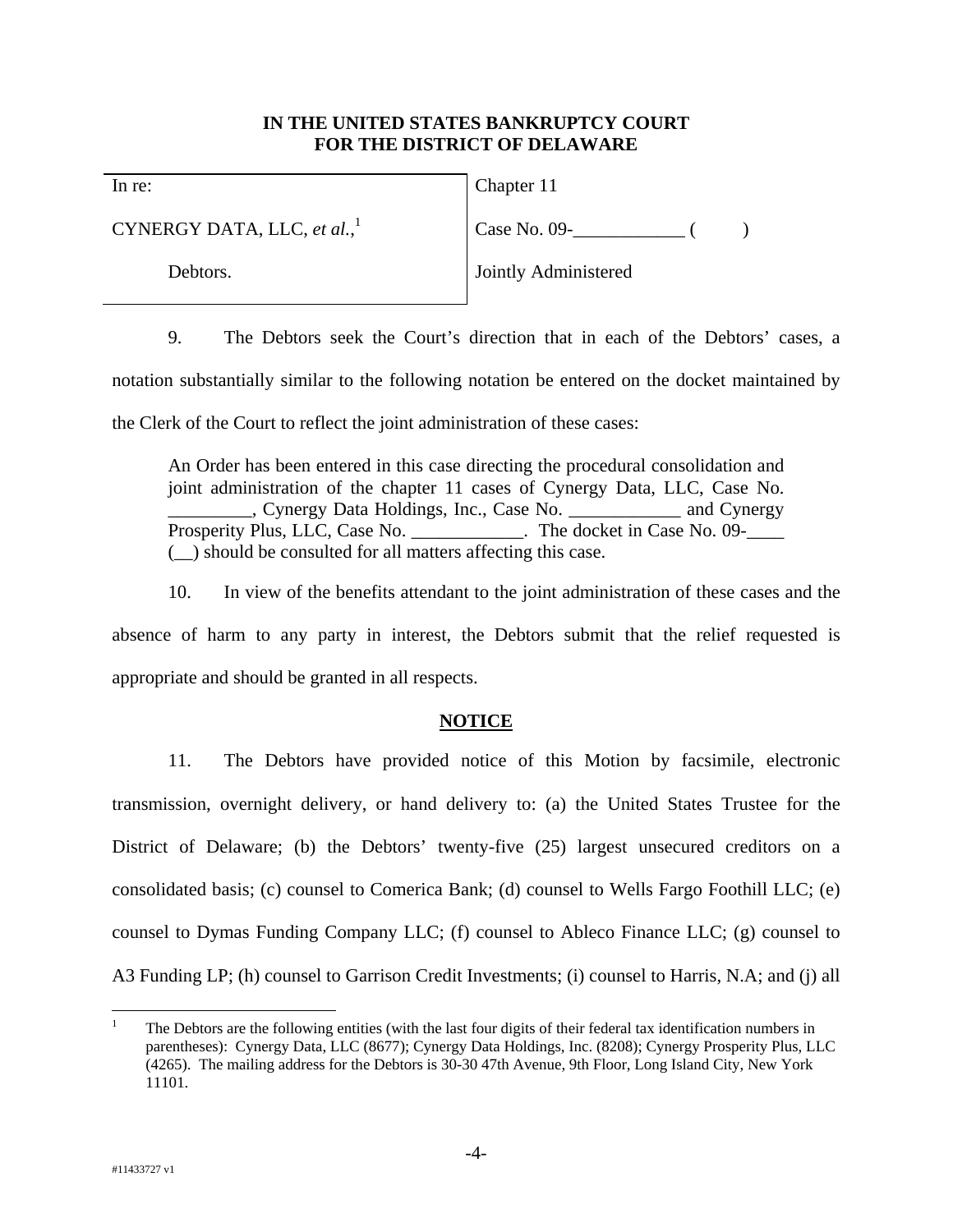other parties required to receive notice pursuant to Bankruptcy Rule 2002. The Debtors submit that, under the circumstances, no other or further notice is necessary.

#### **NO PRIOR REQUEST**

12. No prior request for the relief requested herein has been made to this or any other

Court.

WHEREFORE the Debtors respectfully request entry of an order granting the relief requested herein and such other and further relief as is just.

Dated: September 1, 2009 Wilmington, Delaware Respectfully submitted,

### PEPPER HAMILTON LLP

/s/ Evelyn J. Meltzer

David B. Stratton (DE No. 960) Evelyn J. Meltzer (DE No. 4581) John H. Schanne, II (DE No. 5260) Hercules Plaza, Suite 5100 1313 Market Street P.O. Box 1709 Wilmington, DE 19899-1709 Telephone: (302) 777-6500 Facsimile: (302) 421-8390

-and-

NIXON PEABODY LLP Mark N. Berman Dennis J. Drebsky Lee Harrington 437 Madison Avenue New York, New York 10022 Telephone: (212) 940-3000 Facsimile: (212) 940-3111

*Proposed Counsel for the Debtors and Debtors in Possession*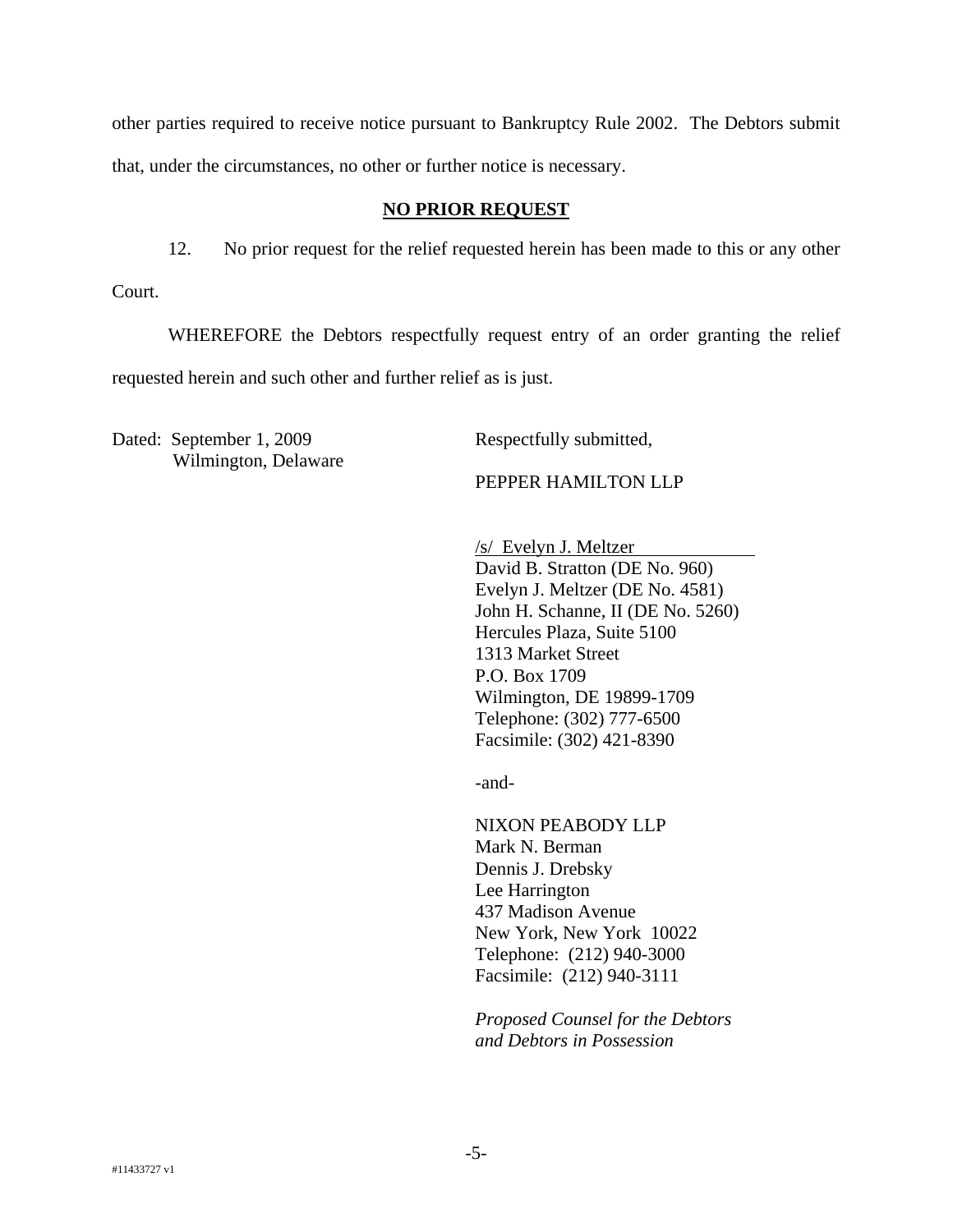### **IN THE UNITED STATES BANKRUPTCY COURT FOR THE DISTRICT OF DELAWARE**

| In re:                        | Chapter 11   |
|-------------------------------|--------------|
| CYNERGY DATA, LLC,            |              |
| Debtor.                       |              |
| In re:                        | Chapter 11   |
| CYNERGY DATA HOLDINGS, INC.,  | Case No. 09- |
| Debtor.                       |              |
| In re:                        | Chapter 11   |
| CYNERGY PROSPERITY PLUS, LLC, | Case No. 09- |
| Debtor.                       |              |

# **ORDER PURSUANT TO FED. R. BANKR. P. 1015(b) DIRECTING JOINT ADMINISTRATION OF CHAPTER 11 CASES**

Upon the motion (the "Motion") of the Debtors,<sup>1</sup> pursuant to Rule 1015(b) of the Federal Rules of Bankruptcy Procedure (the "Bankruptcy Rules") and Rule 1015-1 of the Local Rules of Bankruptcy Practice and Procedure of the United States Bankruptcy Court for the District of Delaware (the "Local Rules"), for entry of an order consolidating these chapter 11 cases **for procedural purposes** only and directing the joint administration of these chapter 11 cases; and upon the Moore Declaration; and the Court having jurisdiction to consider the Motion and the relief requested therein in accordance with 28 U.S.C. §§ 157 and 1334; and consideration of the Motion and the relief requested therein being a core proceeding pursuant to 28 U.S.C. § 157(b); and venue being proper before this Court pursuant to 28 U.S.C. §§ 1408 and 1409; and due and

 $\frac{1}{1}$  Capitalized terms used herein and not otherwise defined herein shall have the meanings ascribed to such terms in the Motion.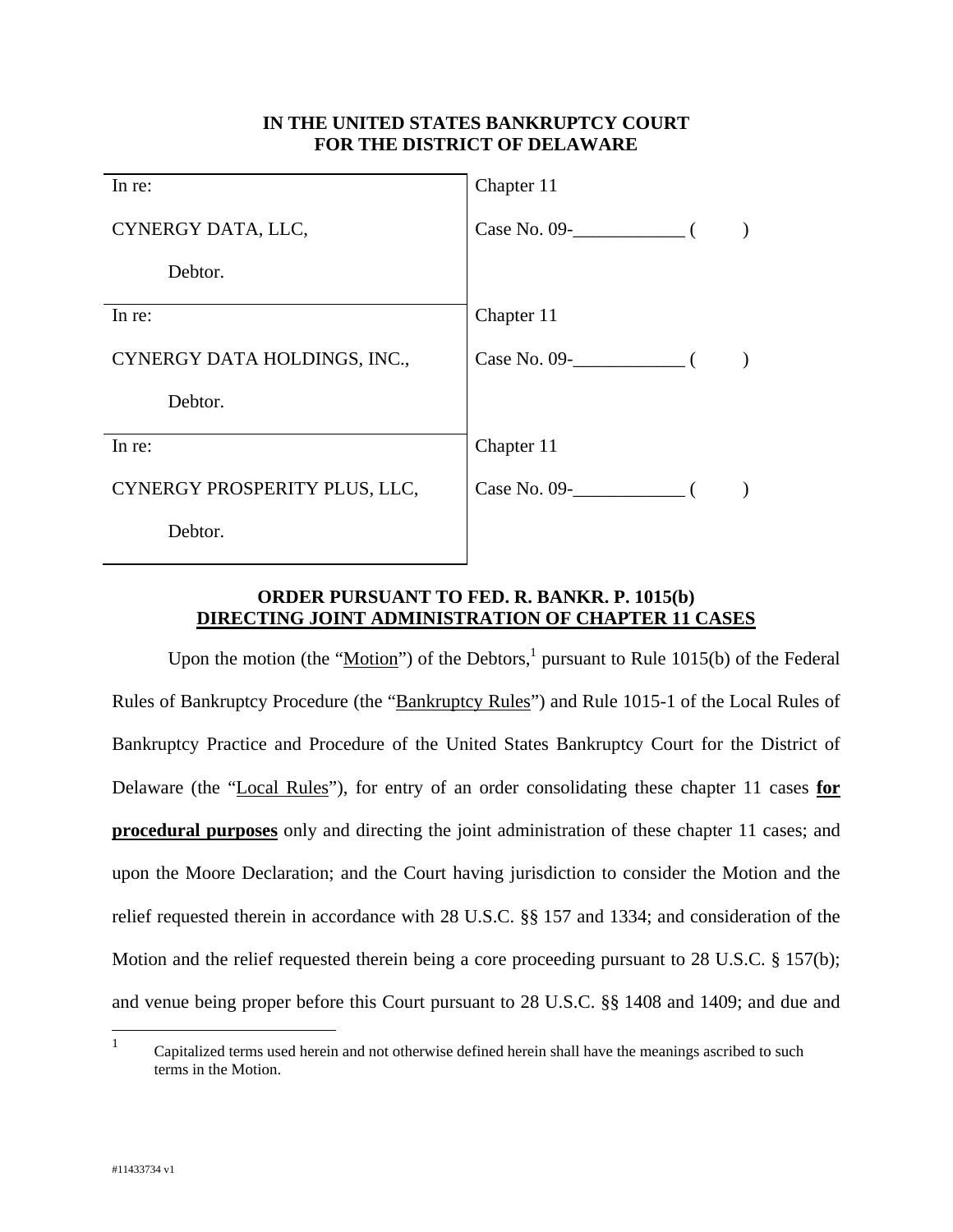proper notice of the Motion having been given and it appearing that no other or further notice need be provided; and a hearing having been held to consider the relief requested in the Motion (the "Hearing"); and upon the record of the Hearing and all of the proceedings had before the Court; and the Court having found and determined that the relief sought in the Motion is in the best interests of the Debtors, their estates, creditors, and all parties in interest and that the legal and factual bases set forth in the Motion establish just cause for the relief granted herein; and after due deliberation and sufficient cause appearing therefor, it is hereby

# ORDERED, ADJUDICATED, AND DECREED THAT:

1. The Motion is granted as provided herein.

2. The above-captioned chapter 11 cases are hereby consolidated for procedural purposes only and shall be jointly administered by the Court.

3. Nothing contained in this Order shall be deemed or construed as directing

or otherwise effecting the substantive consolidation of any of the above-captioned cases.

4. The caption of the jointly administered cases shall read as follow:

# **IN THE UNITED STATES BANKRUPTCY COURT FOR THE DISTRICT OF DELAWARE**

In re:

 $\overline{a}$ 

CYNERGY DATA, LLC, *et al.*, 1

Debtors.

Chapter 11

 $Case No. 09 -$  ( )

Jointly Administered

<sup>1</sup> The Debtors are the following entities (federal tax identification numbers in parentheses): Cynergy Data, LLC (8677); Cynergy Data Holdings, Inc. (8208); Cynergy Prosperity Plus, LLC (4265). The mailing address for the Debtors is 30-30 47th Avenue, 9th Floor, Long Island City, New York 11101.